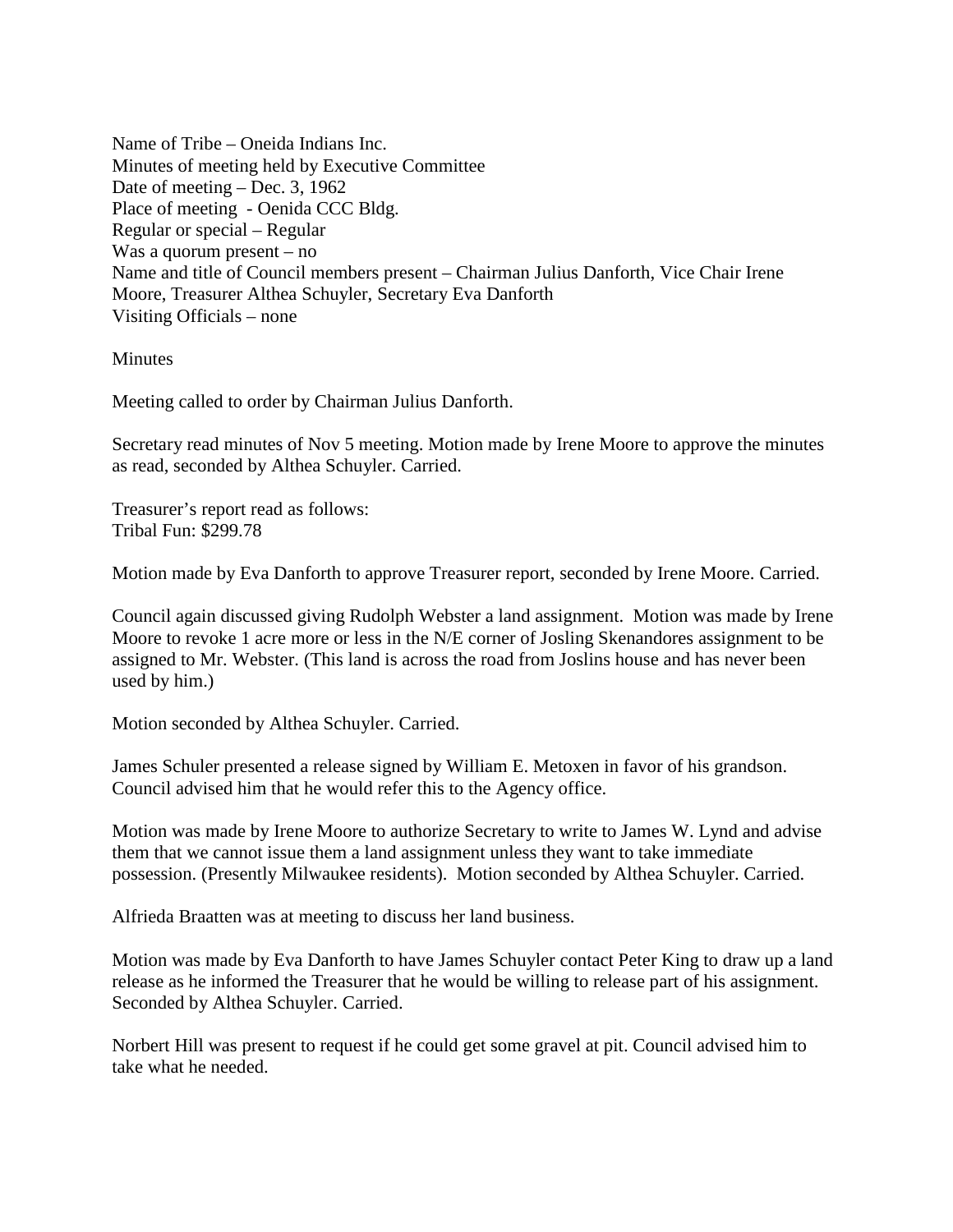Motion was made by Eva Danforth to notify Rachel Corn Reed that her land assignment is automatically revoked, and if she wants an acre for a homesite to let the committee know by Jan. 1 meeting. Seconded by Irene Moore. Carried. (This land applied for in May 1957 and party never used it or responded to correspondence, concerning a standard grant.).

Motion made by Eva Danforth to remove Earl Denny from the Oneida roll, seconded by Irene Moore. Carried. (His real name is Earl DeCoteau, son of Basil DeCoteau, Mother is Margaret Schurrette, both Chippewas).

Council discussed Blanche Kelly's enrollment, but have no information other than what is in the roll book. It apparently was an over sight on part of Executive Committee to enroll Karin and Patrick Winter also.

Motion made by Irene Moore to approve 186 birth certificates presented for enrollment. Seconded by Eva Danforth. Carried.

Motion by Eva Danforth to adjourn. Seconded by Althea Schuyler. Carried.

Eva Danforth Tribal Secretary

P.S. Enclosed is a list of names approved for enrollment.

| Darlene Marie Schommer             | <b>Richard Jewel House</b>    | <b>Anthony George Peters</b>  |
|------------------------------------|-------------------------------|-------------------------------|
| <b>Bonne Marie Schommer</b>        | <b>Gerald Leo House</b>       | Dena Lynn Peters              |
| Paul Eugene Hammelbacher           | Nancy Lynn House              | Phillip James Peters Jr.      |
| <b>Robert Preston Hammelbacher</b> | Matilda Florence Skenandore   | Kim Austin Skenandore         |
| Warren Baird Hammelbacher          | <b>Steve Chester Williams</b> | Kelly Lee Skenandore          |
| Alexander Newman Hammelbacher      | <b>Robin Star Gonzales</b>    | Keith Roland Skenandore       |
| Richard Allen Hammelbacher         | Katherine Skenandore          | Kenneth Lee Skenandore Jr.    |
| <b>Steven Thomas Hammelbacher</b>  | Anna Marie Skenandore         | Donald Lawrence Miller        |
| John Roman Hammelbacher            | Guy Valdor John               | Joyce Merry Miller            |
| Holly Irene Littlejohn             | Bernandine Ann Peskuric       | Wayne Allan Miller            |
| <b>Eyvonne Elaine Parkhurst</b>    | <b>Lawrence Edwin Powless</b> | Randall Keith Miller          |
| <b>Steven James House</b>          | Dawn Marie Powless            | Carol Mae Miller              |
| JoAnne Louise Smith                | Ricardo Joseph Mendolla       | <b>Susan Jean Summers</b>     |
| Linda Mae Spencer                  | Michael Lee Mendolla          | Patricia Ann Summers          |
| Kathleen Eva King                  | <b>Reginald Doxtator</b>      | Paul Jeffrey Elm              |
| Peter David King                   | <b>Constance Lee Doxtator</b> | Douglas Kelly Elm             |
| Louise Christine King              | Archie Doxtator Jr.           | <b>Clayton Forest Elm</b>     |
| Joyce Marie King                   | Fay Linda Doxtator            | Carol Ann Wallenfang          |
| Lee Gordon McLester, Jr.           | Lisa Marie Reed (?)           | Wenzel George Wallenfang, Jr. |
| Henry Allen Huff                   | <b>Jeffery Martin Mears</b>   | Edwin Gordan Wallenfang       |
| Daniel Verdan Kirby                | <b>Wesley Joseph Smith</b>    | Fredrick Myron Wallenfang     |
| Richard Wayne Kirby                | <b>Bruclyn Paula Smith</b>    | Amy Louise Wallenfang         |
|                                    |                               |                               |